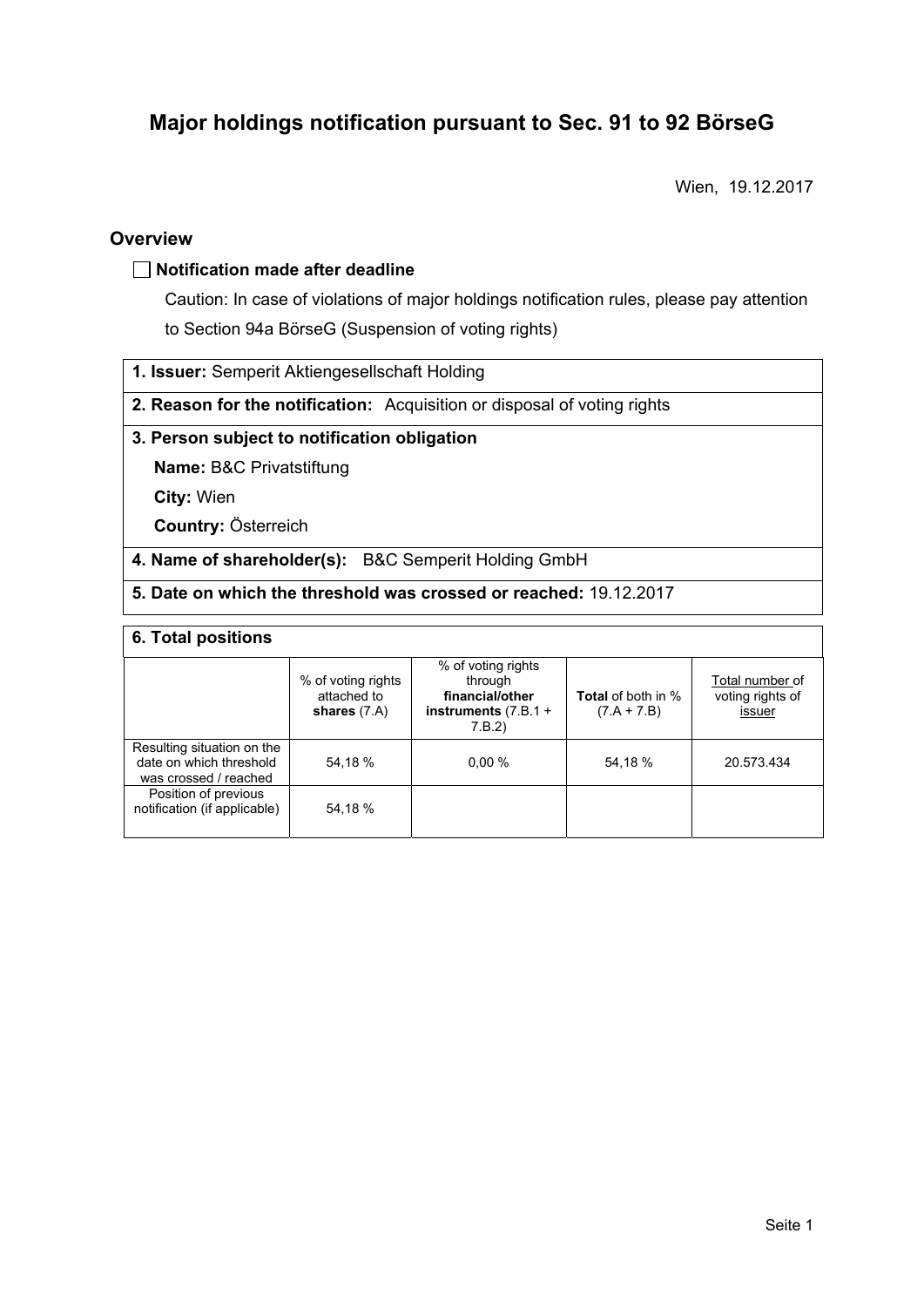# **Details**

# **7. Notified details of the resulting situation:**

| A: Voting rights attached to shares |                                  |                             |                                  |                             |  |
|-------------------------------------|----------------------------------|-----------------------------|----------------------------------|-----------------------------|--|
| <b>ISIN Code</b>                    |                                  | Number of voting rights     | % of voting rights               |                             |  |
|                                     | <b>Direct</b><br>(Sec 91 BörseG) | Indirect<br>(Sec 92 BörseG) | <b>Direct</b><br>(Sec 91 BörseG) | Indirect<br>(Sec 92 BörseG) |  |
| AT0000785555                        |                                  | 11.145.917                  |                                  | 54,18 %                     |  |
| <b>SUBTOTAL A</b>                   | 11.145.917                       |                             | 54,18 %                          |                             |  |

| B 1: Financial / Other Instruments pursuant to Sec. 91a para. 1 No. 1 BörseG |                        |                        |                                                                                      |                    |  |
|------------------------------------------------------------------------------|------------------------|------------------------|--------------------------------------------------------------------------------------|--------------------|--|
| Type of instrument                                                           | <b>Expiration Date</b> | <b>Exercise Period</b> | Number of voting<br>rights that may be<br>acquired if the<br>instrument is exercised | % of voting rights |  |
|                                                                              |                        |                        |                                                                                      |                    |  |
|                                                                              |                        | <b>SUBTOTAL B.1</b>    |                                                                                      |                    |  |

| B 2: Financial / Other Instruments pursuant to Sec. 91a para. 1 No. 3 BörseG |                    |                    |                               |                            |                       |
|------------------------------------------------------------------------------|--------------------|--------------------|-------------------------------|----------------------------|-----------------------|
| Type of instrument                                                           | Expiration<br>Date | Exercise<br>Period | Physical /<br>Cash Settlement | Number of<br>voting rights | % of voting<br>rights |
|                                                                              |                    |                    |                               |                            |                       |
|                                                                              |                    |                    | <b>SUBTOTAL B.2</b>           |                            |                       |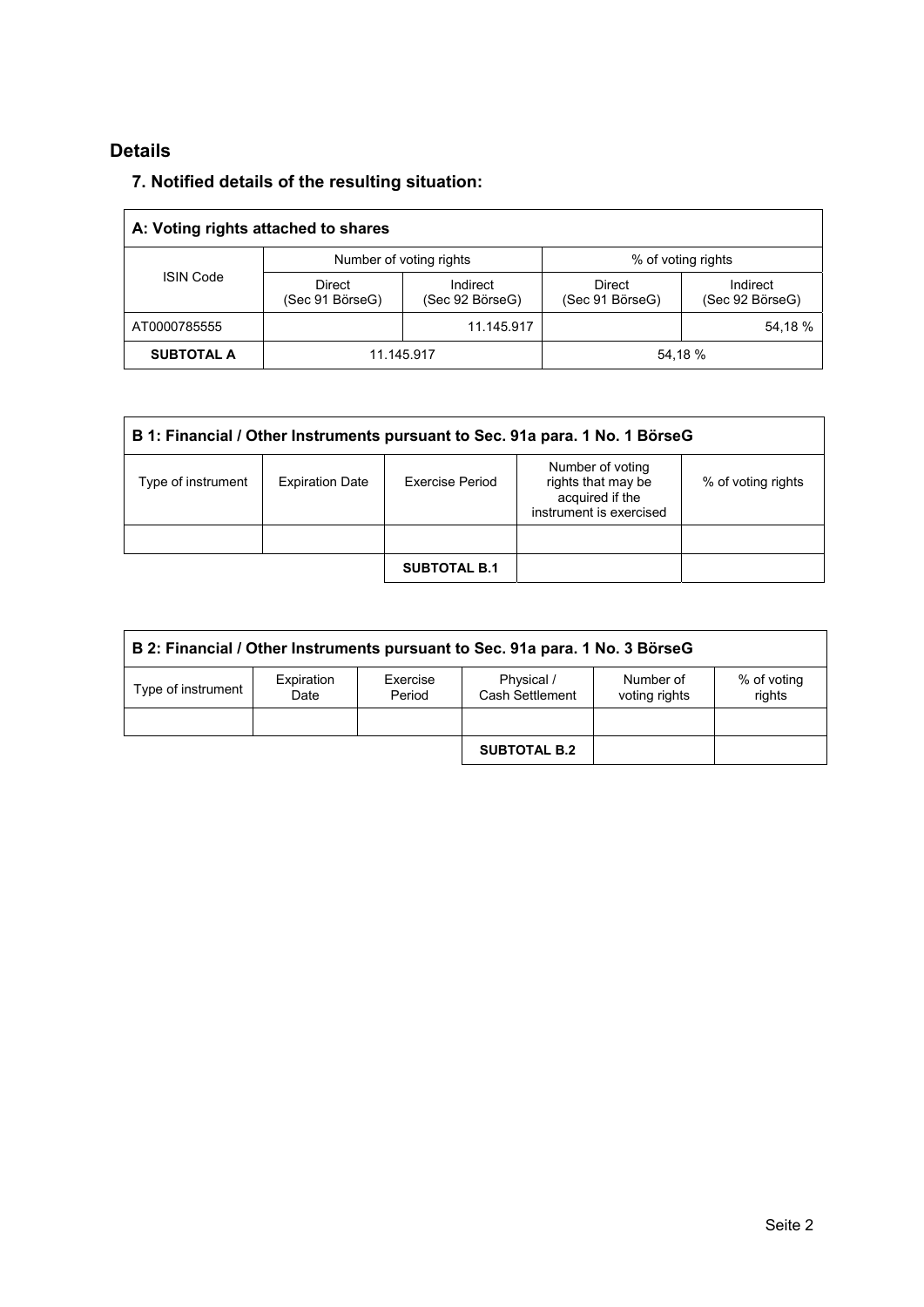# **8. Information in relation to the person subject to the notification obligation:**

 $\Box$  Person subject to the notification obligation is not controlled by any natural person or legal entity and does not control any other undertaking(s) holding directly or indirectly an interest in the (underlying) issuer.

 $\boxtimes$  Full chain of controlled undertakings through which the voting rights and/or the financial/other instruments are effectively held starting with the ultimate controlling natural person or legal entity:

| No. | <b>Name</b>                                  | Directly<br>controlled by No. | <b>Shares</b> held<br>$\frac{directly}{\sqrt{}}$ (%) | <b>Financial/other</b><br>instruments<br>held directly (%) | <b>Total of both</b><br>$(\%)$ |
|-----|----------------------------------------------|-------------------------------|------------------------------------------------------|------------------------------------------------------------|--------------------------------|
|     | B&C<br>Privatstiftung                        |                               |                                                      |                                                            |                                |
| 2   | <b>B&amp;C Holding</b><br>Österreich<br>GmbH |                               |                                                      |                                                            |                                |
| 3   | B&C<br>Industrieholding<br>GmbH              | 2                             |                                                      |                                                            |                                |
| 4   | <b>B&amp;C Semperit</b><br>Holding GmbH      | 3                             | 54,18 %                                              |                                                            | 54,18 %                        |
|     |                                              |                               |                                                      |                                                            |                                |

### **9. In case of proxy voting**

Date of general meeting: -

Voting rights after general meeting: - is equivalent to - voting rights.

# **10. Sonstige Kommentare:**

[Courtesy translation into English from German original:]

In the course of an intra-group merger, the B&C Lenzing Holding GmbH was transferred to its sole shareholder, B&C Industrieholding GmbH. Due to this merger the chain of controlling companies with regard to B&C Semperit Holding GmbH and its directly held voting rights in Semperit Aktiengesellschaft Holding changed.

Furthermore B&C Industrieholding GmbH transferred the directly held 859,199 voting rights (corresponds to about 4.18% of the share capital and voting rights) in Semperit Aktiengesellschaft Holding to B&C Semperit Holding GmbH.

Therefore B&C Semperit Holding GmbH holds 11,145,917 voting rights (corresponds to about 54.18% of the share capital and voting rights) in Semperit Aktiengesellschaft Holding. B&C Industrieholding GmbH does not hold voting rights in Semperit Aktiengesellschaft Holding anymore.